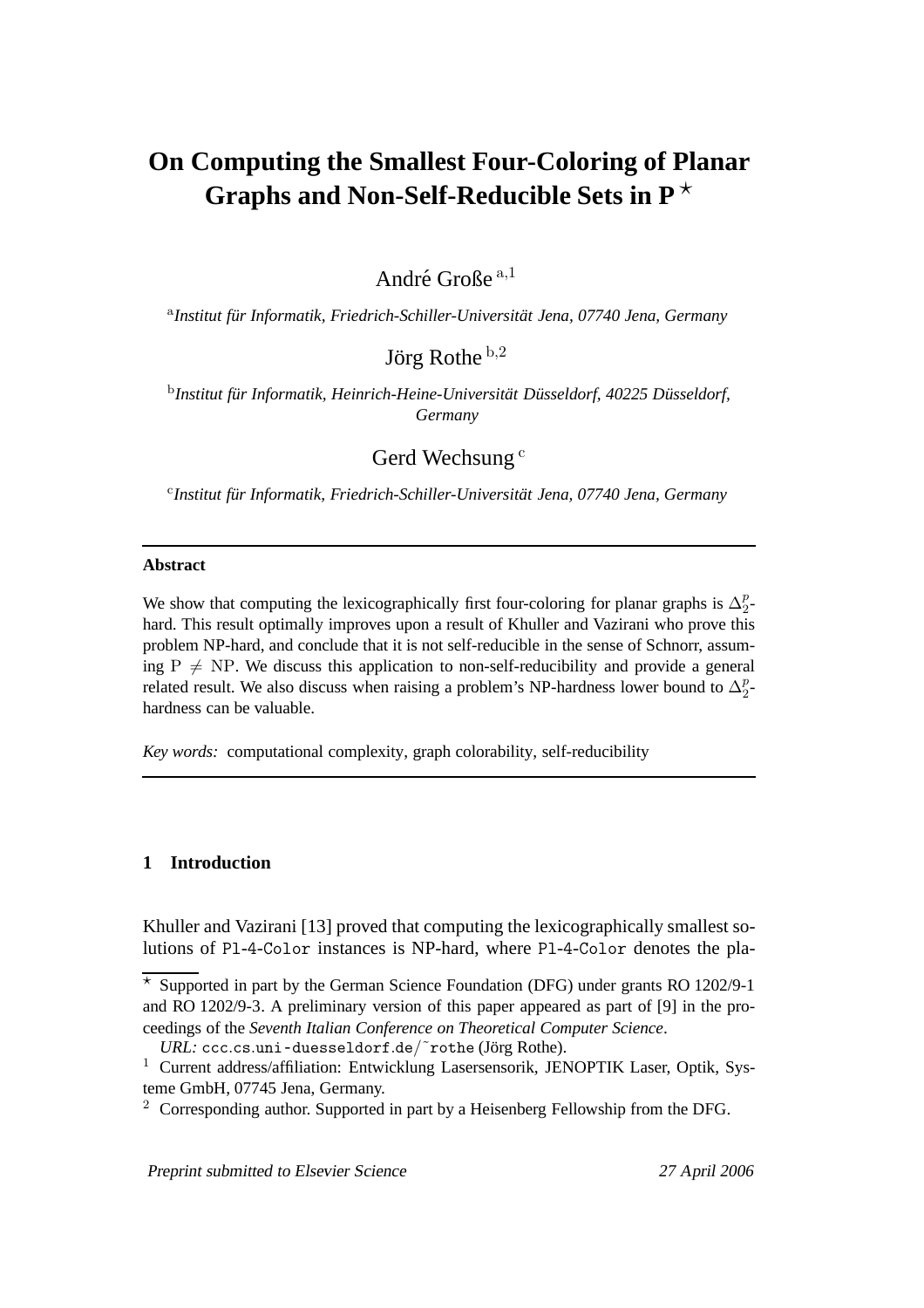nar graph four-colorability problem. They conclude that, unless  $P = NP$ , the polynomial-time decidable problem Pl-4-Color is not self-reducible in the sense of Schnorr [22,23]. Noting that their result appears to be the first such non-selfreducibility result for problems in P, they proposed as an interesting task to find other problems in P that are not self-reducible under some plausible assumption.

We raise Khuller and Vazirani's NP-hardness lower bound for computing the lexicographically smallest four-coloring of a planar graph to  $\Delta^p_2$  $_2^p$ -hardness. Our result is optimal, since this problem belongs to (the function analog of) the class  $\Delta_2^p$  $\frac{p}{2}$ .

The class  $\Delta_2^p$  =  $P^{NP}$ , which belongs to the second level of the polynomial hierarchy [17,26], contains exactly the problems solvable in deterministic polynomial time with an NP oracle. Papadimitriou [18] proved that Unique-Optimal-Traveling-Salesperson is  $\Delta^p_2$  $\frac{p}{2}$ -complete, and Krentel [15] and Wagner [28] established many more  $\Delta_2^p$  $_2^p$ -completeness results, including the result that the problem 0dd-Max-SAT is  $\Delta_2^p$  $\frac{p}{2}$ -complete. The complexity of colorability problems has been studied in a number of papers, see, e.g., [1,2,25,6,28,13,20].

As mentioned above, if for some problem in P computing the lexicographically smallest solution is hard, then the problem itself cannot be self-reducible in the sense of Schnorr [22,23], unless  $P = NP$ . We discuss this application to non-selfreducibility and provide a general related result. In particular, it follows from this result that even a set as simple as  $\Sigma^*$  has representations in which it is not selfreducible in Schnorr's sense, unless  $P = NP$ . Finally, we conclude this paper with a discussion of when raising a problem's NP-hardness lower bound to  $\Delta^p_2$  $_2^p$ -hardness can be valuable, and pose some open questions.

# **2 Computing the Smallest Four-Coloring of a Planar Graph**

Appel and Haken [1,2] showed that every planar graph can be colored with no more than four colors, thus solving the famous Four Color Conjecture in the affirmative. In contrast, for each  $k > 4$ , computing the lexicographically first k-coloring of a planar graph is hard: Khuller and Vazirani [13] established an NP-hardness lower bound for this problem. We raise their lower bound to  $\Delta_2^p$  $_2^p$ -hardness. Since the lexicographically smallest  $k$ -coloring of a planar graph can be computed in (the function analog of)  $\Delta_2^p$  $_2^p$ , this improved lower bound is optimal.

**Definition 2.1** *Let*  $k > 1$ *, and let*  $0, 1, \ldots, k - 1$  *represent*  $k$  *colors.* 

- *A* k-coloring *of an undirected graph*  $G = (V, E)$  *is a mapping*  $\psi_G : V \to$  $\{0, 1, \ldots, k-1\}.$
- *A k*-coloring  $\psi_G$  is said to be legal if and only if for each edge  $\{u, v\} \in E$ ,  $\psi_G(u) \neq \psi_G(v)$ .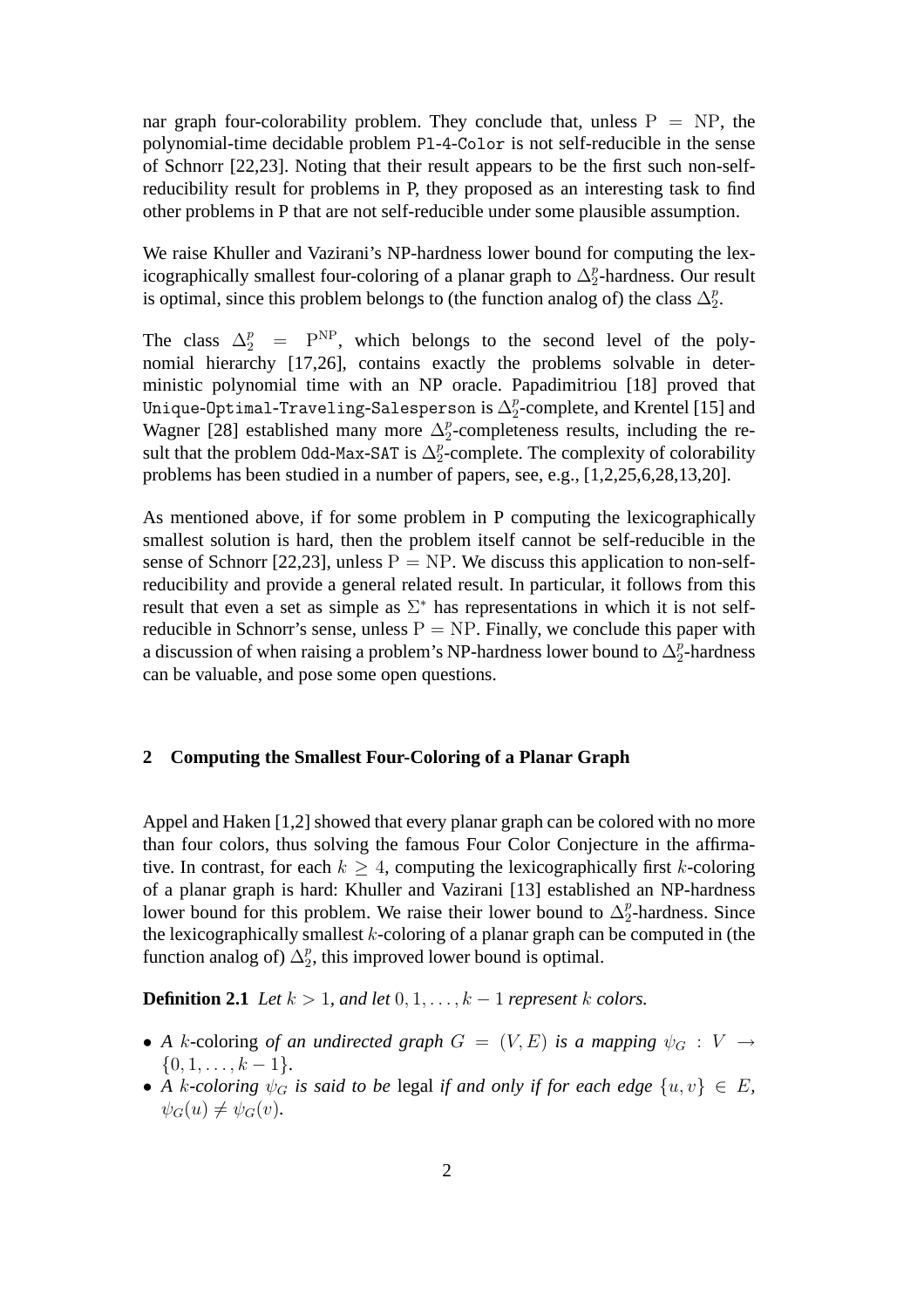- *A graph* G *is said to be* k-colorable *if and only if there exists a legal* k*-coloring of* G*.*
- *Let* Pl*-*k*-*Color *denote the planar graph* k*-colorability problem.*

Stockmeyer [25] proved that Pl-3-Color is NP-complete, see also Garey et al. [6]. By Appel and Haken's above-mentioned result, every planar graph is fourcolorable. Thus, P1-k-Color is in P for each  $k > 4$ .

**Definition 2.2 (Khuller and Vazirani [13])** *Let* k > 1*, and let the vertex set of a given undirected graph*  $G = (V, E)$  *with n vertices be ordered as*  $V =$  $\{v_1, v_2, \ldots, v_n\}$ . Then, every k-coloring  $\psi_G$  of G can be represented by a string  $\psi_G$  *in*  $\{0, 1, \ldots, k-1\}^n$ , which is defined by  $\psi_G = \psi_G(v_1)\psi_G(v_2)\cdots\psi_G(v_n)$ .

*Define the* lexicographically smallest (legal) k-coloring *by*

 $LF_{\text{PLk.Color}}(G) = \min \{ \psi_G \mid \psi_G \text{ is a legal } k\text{-coloring of } G \}.$ 

*if*  $G \in \text{Pl-}k\text{-}\text{Color}$ *, where the minimum is taken with respect to the lexicographic ordering of strings, and define*  $LF_{\text{PL-}k\text{-}\text{Color}}(G) = 10^n$  *if*  $G \notin \text{PL-}k\text{-}\text{Color}$ .

We now prove our main result.

**Theorem 2.3** *Computing the lexicographically smallest* k*-coloring for planar* graphs is  $\Delta^p_2$  $_{2}^{p}$ -hard for any  $k \geq 4$ .

**Proof.** For simplicity, we show this claim only for  $k = 4$ . Let  $\rho_4$  be the reduction of Khuller and Vazirani [13, Theorem 3.1]. Recall that  $\rho_4$  maps a given planar graph  $G = (V, E)$ , whose vertices are ordered as  $V = \{v_1, v_2, \ldots, v_m\}$ , to the planar graph  $H = (U, F)$  defined as follows:

- The vertex set of H is ordered as  $U = \{u_1, u_2, \ldots, u_{2m}\}\$ , where  $u_i$  is a new vertex and  $u_{m+i} = v_i$  is an old vertex for each  $i, 1 \le i \le m$ .
- The edge set of H is defined by  $F = E \cup \{\{u_i, u_{m+i}\} \mid 1 \le i \le m\}$ .

It follows immediately from this construction that

(1)  $G \in \text{Pl-3-Color} \iff \text{LF}_{\text{Pl-4-Color}}(\rho_4(G)) \in \{0^m w \mid w \in \{1, 2, 3\}^m\},$ 

that is, " $G \in$  Pl-3-Color?" can be decided by looking at the first m bits of  $LF_{\text{Pl-4-Color}}(H)$ .

We give a reduction from the problem Odd-Min-SAT, which is defined to be the set of all boolean formulas  $F = F(x_1, x_2, \dots, x_n)$  in conjunctive normal form for which, assuming F is satisfiable, the lexicographically smallest satisfying assignment  $\alpha$ :  $\{x_1, x_2, \ldots, x_n\}$   $\rightarrow$   $\{1, 2\}$  is "odd," i.e., for which  $\alpha(x_n) = 1$ . Here, "1" represents "true," and "2" represents "false."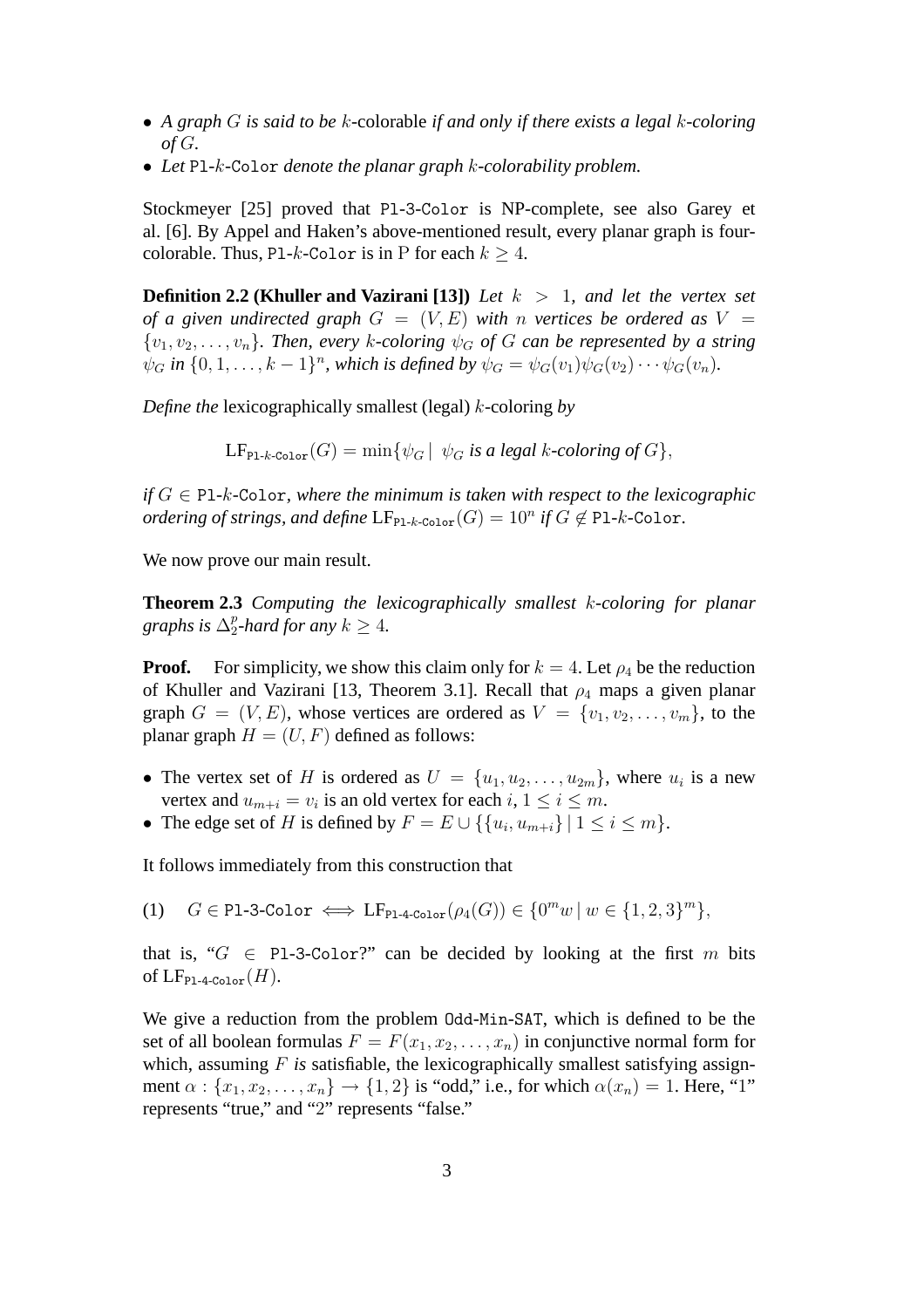It is well known that 0dd-Min-SAT is  $\Delta_2^p$  $_2^p$ -complete; Krentel [15] and also Wagner [28] proved the corresponding claim for the dual problem Odd-Max-SAT.

Let  $F = F(x_1, x_2, \ldots, x_n)$  be any given boolean formula. Without loss of generality, we may assume that  $F$  is in conjunctive normal form with exactly three literals per clause. Assume that F has z clauses. Let  $\sigma$  be the Stockmeyer reduction from 3-SAT to Pl-3-Color, see Stockmeyer [25] and also Garey et al. [6]. This reduction  $\sigma$ , on input F, yields a graph  $G = (V, E)$  with  $m > n$  vertices, where  $m = m(F)$  depends on the number n of variables, the number z of clauses, and the structure of  $F$ . Note that  $F$ 's structure induces a certain number of "crossovers" of edges to guarantee the planarity of  $G$ ; see [6,25] for details.

Order the vertex set of G as  $V = \{v_1, v_2, \dots, v_m\}$  such that

- (a) for each  $i, 1 \le i \le n$ ,  $v_i$  represents the variable  $x_i$ , and
- (b) for each i,  $n < i \leq m$ ,  $v_i$  represents some other vertex of G.

Note that  $G$  is a planar graph satisfying the following properties:

- (i) F is satisfiable if and only if G is 3-colorable, using the colors 1, 2, and 3.
- (ii) Every satisfying assignment  $\alpha$  of F corresponds to a 3-coloring  $\psi_{\alpha}$  of G such that for each i,  $1 \le i \le n$ ,  $\psi_{\alpha}(v_i) = \alpha(v_i) \in \{1, 2\}$ . The color 3 is used for the other vertices of G.

Now apply the reduction  $\rho_4$  of Khuller and Vazirani to G and obtain a planar graph  $H = \rho_4(G) = \rho_4(\sigma(F))$  that satisfies Equation (1) as described above. It follows immediately from this construction and from Equation (1) that

 $F \in$  Odd-Min-SAT  $\Longleftrightarrow$ LF<sub>P1-4-Color</sub>  $(\rho_4(\sigma(F))) \in \{0^m w 1y \mid w \in \{1, 2\}^{n-1} \text{ and } y \in \{1, 2, 3\}^{m-n} \},$ 

that is, " $F \in \text{Odd-Min-SAT?"}$  can be decided by looking at the first m bits and at the  $(m + n)$ th bit of LF<sub>P1-4-Color</sub> $(H)$ .

For  $k > 4$ , the claim of the theorem follows from an analogous argument that employs in place of  $\rho_4$  the appropriate reduction  $\rho_k$  from [13, Thm. 3.2].  $\Box$ 

## **3 Non-Self-Reducible Sets in P**

From their NP-hardness lower bound for computing the lexicographically first fourcoloring of planar graphs, Khuller and Vazirani [13] conclude that, unless  $P = NP$ , the polynomial-time decidable problem P1-k-Color is not self-reducible for  $k \geq 4$ .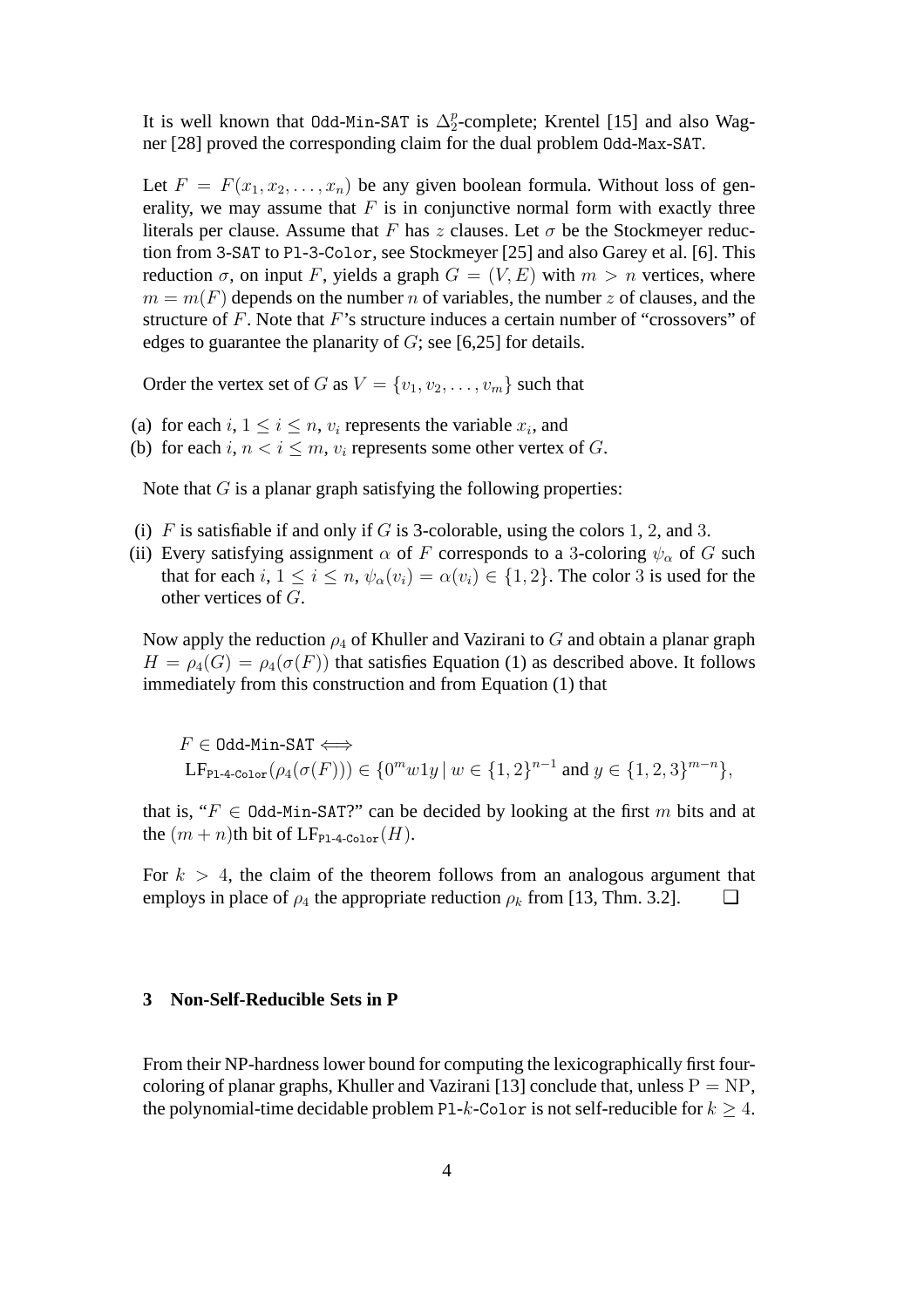The type of (functional) self-reducibility used by Khuller and Vazirani is due to Schnorr [22,23], see also [5]. For more background on self-reducibility, see, e.g., [24,12,21].

### **Definition 3.1 (Schnorr [22,23])**

• *Let* Σ *and* Γ *be alphabets with at least two symbols each. Instances of problems are encoded over* Σ*, and solutions of problems are encoded over* Γ*. For any set*  $B \subseteq \Sigma^* \times \Gamma^*$  *and any polynomial p, the p*-projection of B *is defined to be the set* 

 $proj_p(B) = \{x \in \Sigma^* \mid (\exists y \in \Gamma^*) \, [|y| \le p(|x|) \text{ and } (x, y) \in B] \}.$ 

*If*  $A = \text{proj}_p(B)$ *, we say A has the representation*  $(B, p)$ *.* 

- *A partial order* ≤ *on* Σ ∗ *is* polynomially well-founded and length-bounded *if and only if there exists a polynomial* q *such that*
- (a) *every*  $\leq$ -decreasing chain with maximum element x has at most  $q(|x|)$  ele*ments, and*

(b) *for all strings*  $x, y \in \Sigma^*$ ,  $x < y$  *implies*  $|x| \leq q(|y|)$ *.* 

- Let  $A = \text{proj}_p(B)$  for some set  $B \subseteq \Sigma^* \times \Gamma^*$  and some polynomial p. The *projection* A *is said to be* self-reducible with respect to its representation  $(B, p)$ *if and only if there exist a polynomial-time computable function* g *mapping from* Σ <sup>∗</sup> ×Γ *to* Σ <sup>∗</sup> *and a polynomially well-founded and length-bounded partial order*  $\leq$  such that for all strings  $x \in \Sigma^*$ , for all strings  $y \in \Gamma^*$ , and for all symbols  $\gamma \in \Gamma$ ,
- (i)  $g(x, \gamma) < x$ , and
- (ii)  $(x, \gamma y) \in B \iff (g(x, \gamma), y) \in B$ .

*If the representation*  $(B, p)$  *of*  $A = \text{proj}_p(B)$  *is clear from the context, we omit the phrase "with respect to its representation*  $(B, p)$ ."

We mention in passing that various other important types of self-reducibility have been studied, such as the self-reducibility defined by Meyer and Paterson [16] and the disjunctive self-reducibility studied by Selman [24], Ko [14], and many others. We refer the reader to the excellent survey by Joseph and Young [12] for an overview and for pointers to the literature. Note that, in sharp contrast with Schnorr's self-reducibility, every set in P is self-reducible in the sense of Meyer and Paterson [16], Ko [14], and Selman [24].

**Definition 3.2** *Let*  $\Sigma = \{0, 1\}$ *. Given any set* A *in* NP *with*  $A \subseteq \Sigma^*$ *, there is an* associated set  $B_A \subseteq \Sigma^* \times \Sigma^*$  and an associated polynomial  $p_A$  such that  $B_A$  is in  $P$  *and*  $A = \text{proj}_{p_A}(B_A)$ .

• *For any*  $x \in \Sigma^*$ , *define the* set of solutions for x with respect to  $B_A$  and  $p_A$  by

$$
Sol_{(B_A, p_A)}(x) = \{ y \in \Sigma^* \mid |y| \le p_A(|x|) \text{ and } (x, y) \in B_A \}.
$$

*Note that*  $x \in A$  *if and only if*  $\text{Sol}_{(B_A,p_A)}(x) \neq \emptyset$ *.*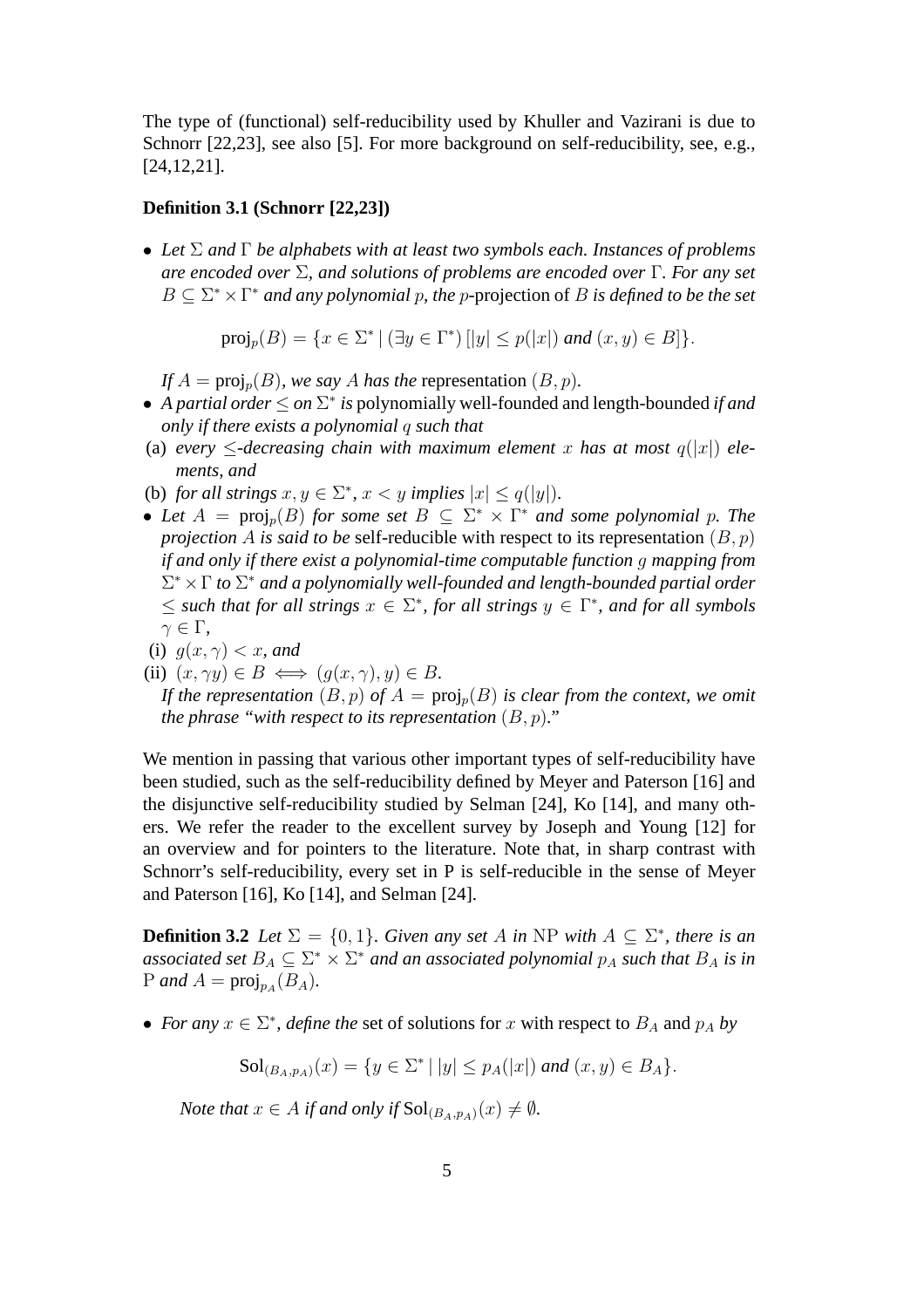• *For any*  $x \in \Sigma^*$ , *define the* lexicographically first solution with respect to  $B_A$ and  $p_A$  *by* 

$$
LF_{(B_A, p_A)}(x) = \begin{cases} \min Sol_{(B_A, p_A)}(x) & \text{if } x \in A \\ \text{bin}(2^{p(|x|)}) & \text{otherwise,} \end{cases}
$$

where the minimum is taken with respect to the lexicographic ordering of  $\Sigma^*$ , and bin(n) *denotes the binary representation of the integer* n *without leading zeros.*

If the representation  $(B_A, p_A)$  of  $A = \text{proj}_{p_A}(B_A)$  is clear from the context, *we use*  $\text{Sol}_A(x)$  *and*  $\text{LF}_A(x)$  *as shorthands for, respectively,*  $\text{Sol}_{(B_A,p_A)}(x)$  *and*  $LF_{(B_A,p_A)}(x)$ .

It is well known that if A is self-reducible then  $LF_A$  can be computed in polynomial time by prefix search, via suitable queries to the oracle A. Moreover, if A is in P then  $LF_A$  can even be computed in polynomial time without any oracle queries. It follows that if A is in P yet computing  $LF_A$  is NP-hard then A cannot be selfreducible, assuming  $P \neq NP$ .

Khuller and Vazirani [13] propose to find polynomial-time decidable problems other than Pl-4-Color that are non-self-reducible, under the assumption  $P \neq NP$ . Theorem 3.5 below provides a general result showing that it is almost trivial to find such problems: For any NP problem A for which  $LF_A$  is hard to compute, one can define a P-decidable version D of A such that  $LF_D$  is still hard to compute; hence, D is not self-reducible, assuming  $P \neq NP$ .

To formulate this result, we now define the functional many-one reducibility that was introduced by Vollmer [27] as a potentially stricter reducibility notion than Krentel's metric reducibility [15]. We also define the function class min ·P that was introduced by Hempel and Wechsung [11].

**Definition 3.3 (Vollmer [27])** *Let*  $f$  *and*  $h$  *be functions from*  $\Sigma^*$  *to*  $\Sigma^*$ *.* 

- *We say that* f *is* polynomial-time functionally many-one reducible *to* h *(in sym*bols,  $f \leq^{\text{FP}}_{\text{m}} h$ ) if and only if there exists a polynomial-time computable function *g* such that for all  $x \in \Sigma^*$ ,  $f(x) = h(g(x))$ .
- We say that h is  $\leq^{\text{FP}}_{m}$ -hard *for a function class* C if and only if for every  $f \in C$ ,  $f \leq^{\text{FP}}_{m} h$ .
- We say that  $h$  is  $\leq^{\text{FP}}_{m}$ -complete *for* C *if and only if*  $h \in \mathcal{C}$  *and*  $h$  *is*  $\leq^{\text{FP}}_{m}$ *-hard.*

**Definition 3.4 (Hempel and Wechsung [11])** *Define the class* min ·P *to consist of all functions* f *for which there exist a set*  $A \in P$  *and a polynomial p such that for*  $all x \in \Sigma^*,$ 

$$
f(x) = \min\{y \in \{0, 1\}^* \mid |y| \le p(|x|) \text{ and } (x, y) \in A\},\
$$

where  $(\cdot, \cdot) : \Sigma^* \times \Sigma^* \to \Sigma^*$  is a standard pairing function. If the set over which *the minimum is taken is empty, define by convention*  $f(x) = bin(2^{p(|x|)})$ .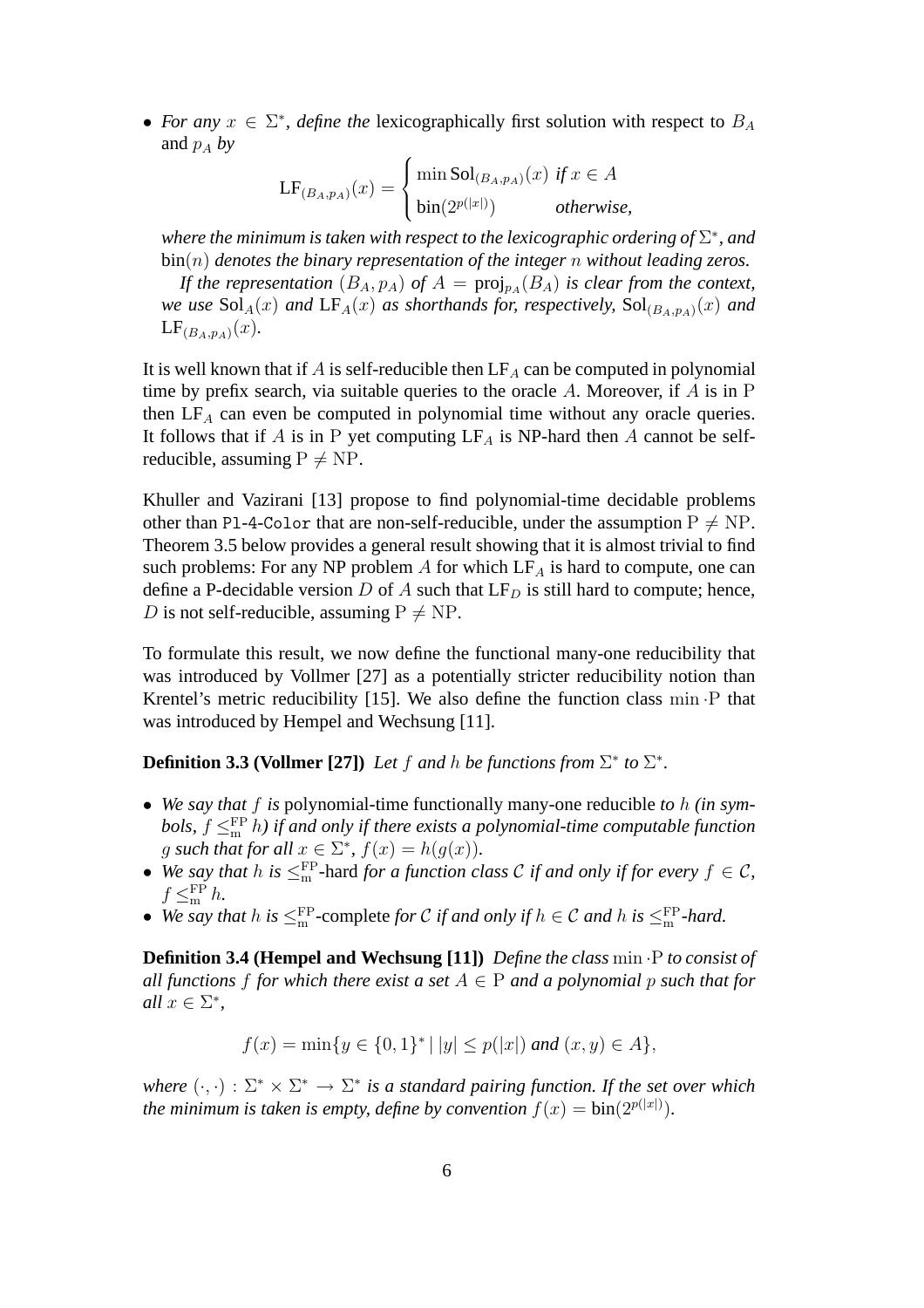Note that  $LF_A = LF_{(B,p)}$  is in min  $\cdot$ P for every NP set A and for every representation of A as a p-projection  $A = \text{proj}_p(B)$  of some suitable set  $B \in \mathbb{P}$  and polynomial p.

**Theorem 3.5** *Let*  $\Sigma = \{0, 1\}$ *, let*  $A \subseteq \Sigma^*$  *be any set in* NP*, let*  $B \subseteq \Sigma^* \times \Sigma^*$  *and*  $D \subseteq \Sigma^*$  *be sets in* P, and let p *be a polynomial such that*  $A = \text{proj}_p(B) \subseteq D$  and LF<sub>A</sub> is  $\leq^{\text{FP}}_{\text{m}}$ *-complete for* min  $\cdot$ P*. Then, there exist a set*  $C \subseteq \Sigma^* \times \Sigma^*$  in P and a *polynomial* q such that  $D = \text{proj}_q(C)$  and computing  $LF_D$  is  $\Delta_2^p$  $_{2}^{p}$ -hard.

*Hence, D is not self-reducible with respect to*  $(C, q)$ *, assuming*  $P \neq NP$ *.* 

**Proof.** Define the set

$$
C = (B \cap \{(x, y) \mid |y| \le p(|x|)\}) \cup \{(x, \text{bin}(2^{p(|x|)})) \mid x \in D\},\
$$

and let  $q(n) = p(n)+1$  for all n. Note that  $C \in P$  and  $D = \text{proj}_q(C)$ . It also follows that  $LF_A(x) \equiv LF_D(x) \mod 2$  if  $x \in D$ , and  $LF_A(x) \equiv LF_D(x) \equiv 0 \mod 2$  if  $x \notin D$ . Thus, for all  $x$ ,  $LF_A(x) \equiv LF_D(x) \mod 2$ .

We now show that computing LF<sub>D</sub> is as hard as deciding the  $\Delta_2^p$  $_2^p$ -complete problem 0dd-Min-SAT, which was defined in Section 2. Since  $LF_A$  is  $\leq^{\text{FP}}_{\text{m}}$ -complete for min  $\cdot$ P, we have  $LF_{SAT}(F) = LF_A(t(F))$  for some polynomial-time computable function  $t$ . Hence,

$$
F \in \text{Odd-Min-SAT} \iff \text{LF}_{\text{SAT}}(F) \equiv 1 \mod 2
$$

$$
\iff \text{LF}_A(t(F)) \equiv 1 \mod 2
$$

$$
\iff \text{LF}_D(t(F)) \equiv 1 \mod 2.
$$

Thus, one can decide whether or not  $F$  belongs to Odd-Min-SAT by looking at the last bit of  $LF_D(t(F))$ .

**Corollary 3.6** *If*  $P \neq NP$  *then*  $\Sigma^*$  *has representations in which it is not selfreducible.*

**Proof.** Replacing the set D of Theorem 3.5 by  $\Sigma^*$ , it is clear that the hypothesis of the theorem can be satisfied by suitably choosing A, B, and  $p^3$ . It follows that  $\Sigma^*$ , unconditionally, has representations in which it is not self-reducible in the sense of Schnorr, unless  $P = NP$ .  $\Box$ 

 $3$  Concrete examples of A, B, and p are given in Section 4, where we assume that the problem A (e.g.,  $A = P-SAT$ ) as well as the set of solutions for instances of A are suitably encoded over  $\Sigma$ . Thus  $A \subseteq \Sigma^* = D$  and  $B \subseteq \Sigma^* \times \Sigma^*$ .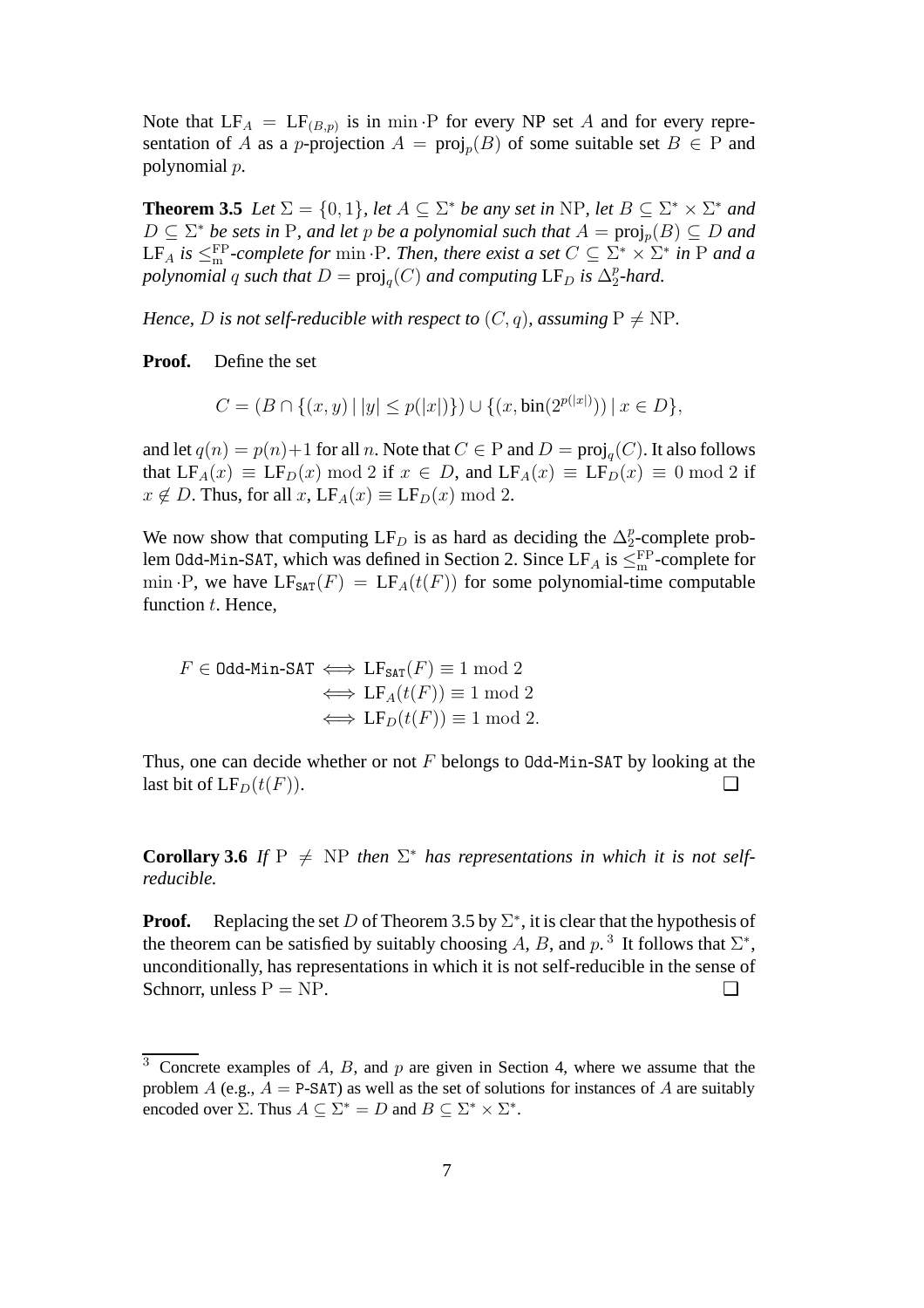#### **4 Conclusions and Open Questions**

In Theorem 2.3, we strengthened Khuller and Vazirani's [13] lower bound for computing the lexicographically first four-coloring for planar graphs from NP-hardness to  $\Delta_2^p$  $\frac{p}{2}$ -hardness. The non-self-reducibility of the P1-4-Color problem follows immediately from these lower bounds.

Since P  $\neq$  NP is equivalent to P  $\neq \Delta_2^p$ , our strengthened lower bound for computing  $LF_{\text{Pl-}k\text{-}\text{Color}}(G)$  from Theorem 2.3 does not give strengthened evidence regarding the non-self-reducibility of Pl-k-Color. However, raising a problem's lower bound so as to match its upper bound is important in its own right.

In addition, we now give another reason of why this improved lower bound may be valuable, by re-iterating a point that has first been made by Hemaspaandra et al. [10], who discuss the issue of why and when it may be valuable to raise a problem's NP-hardness lower bound to  $\Theta_2^p$  $_2^p$ -hardness, with regard to other computational models such as one-sided error randomized polynomial time or unambiguous polynomial time. Just as  $\Delta_2^p$  $P_2$ , the class  $\Theta_2^p = \overline{P}^{\text{NP[log]}}$  belongs to the second level of the polynomial hierarchy; note that  $NP \subseteq \Theta_2^p \subseteq \Delta_2^p \subseteq NP^{NP}$ . Rephrasing for the class  $\Delta_2^p$  a question that Hemaspaandra et al. [10] studied for  $\Theta_2^p$  $_2^p$ , we ask: Given a complexity class C, is it currently known that NP  $\subseteq$  C if and only if  $\Delta_2^p \subseteq C$ ? The answer to this question is the key to the issue of whether or not raising an NPhardness lower bound to  $\Delta_2^p$  $_2^p$ -hardness indeed may have some value: If the answer is yes, then the raised lower bound is worthless with respect to the computational model captured by  $C$ ; if the answer is no, then the raised lower bound may potentially be valuable for  $C$ .

Table 1 provides some answers to the above question for various classes  $C$  with respect to  $\Delta_2^p$  $_{2}^{p}$ -hardness.<sup>4</sup> In most cases (namely, for C being one of P, BPP, RP, ZPP, and UP), the answer for  $\Delta_2^p$  $\frac{p}{2}$  is the same as for  $\Theta_2^p$  $_2^p$ , by essentially the argument given in [10]. However, if  $\mathcal C$  is either PP or  $\bigoplus$  answer for  $\Delta_2^p$  differs from that for  $\Theta_2^p$ <sup>p</sup><sub>2</sub>. In particular, since NP  $\subseteq$  PP and  $\Theta_2^p \subseteq$  PP (see [4]), raising NP-hardess to  $\Theta_2^p$  $\frac{p}{2}$ -hardness is worthless for PP. In contrast, raising NP-hardess to  $\Delta_2^p$  $_2^p$ -hardness may potentially be valuable for PP, since it is not known whether  $\Delta_2^p \subseteq \text{PP}$ ; there is even a relativized counterexample for  $\Delta_2^p \subseteq PP$  (see [3]). And for  $C = \mathbb{C}P$ , the closure properties of GP imply that raising NP-hardess to  $\Theta_2^p$  $_2^p$ -hardness is worthless (see [10]), but do not seem to suffice in any obvious way to yield the same claim for  $\Delta_2^p$  $\frac{p}{2}$ -hardness. Again, there are relativized counterexamples for the inclusion  $\Delta_2^p \subseteq$ C=P—and even relativizations that separate the entire polynomial hierarchy from C=P with immunity, see [19]. However, unlike for PP, these relativized separations do not give us any more insight regarding the value of raising NP-hardness to  $\Delta_2^p$  $\frac{p}{2}$ hardness for  $\bigoplus$ , since NP  $\subset \bigoplus$  is not known to hold either.

<sup>&</sup>lt;sup>4</sup> For the definitions of the classes C discussed in Table 1, the reader is referred to [10] and the original literature cited therein.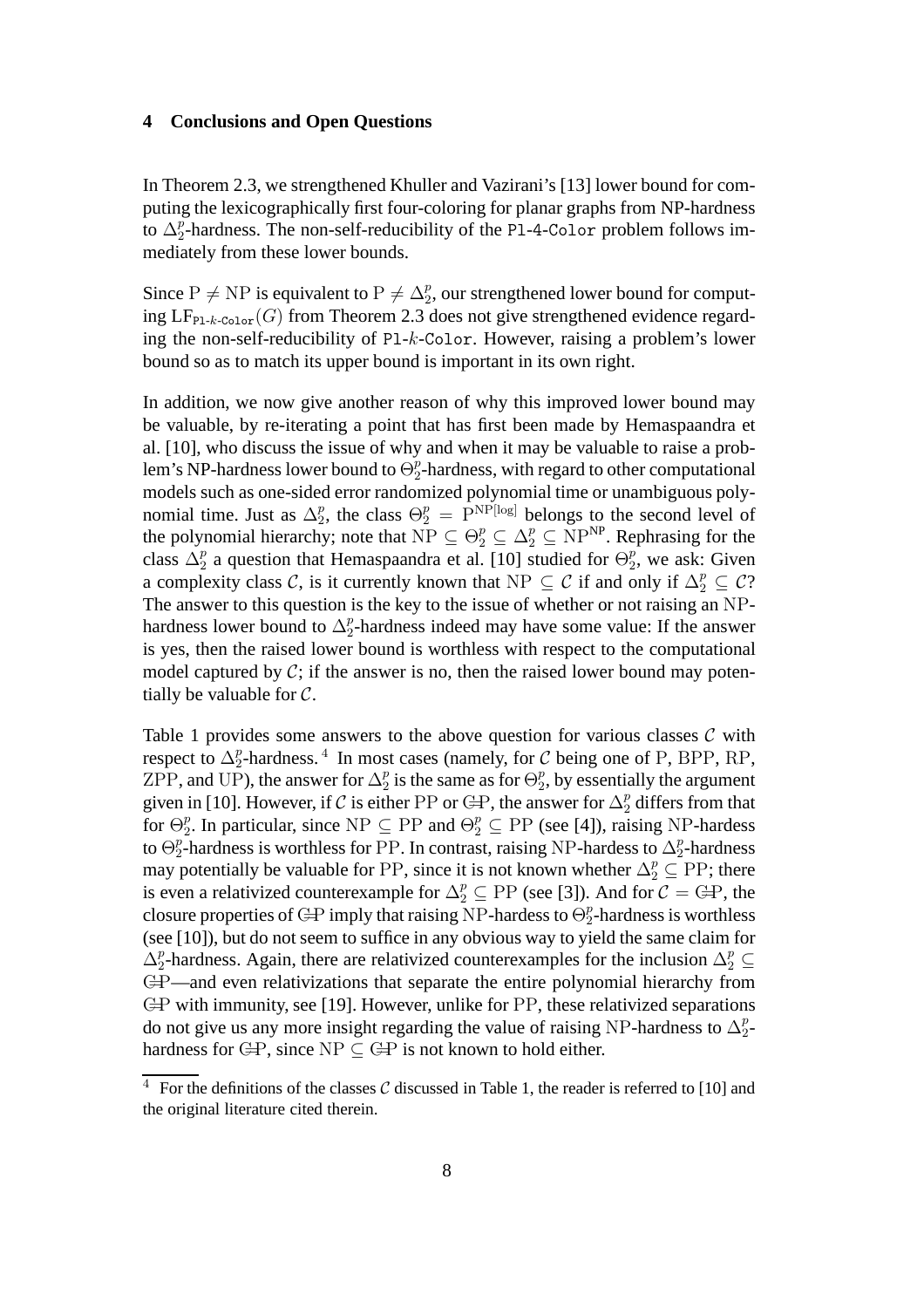| <b>Computational Model</b>    | $\mathcal{C}_{0}$      | $NP \subseteq C \iff \Delta_2^p \subseteq C?$ | Reference      |
|-------------------------------|------------------------|-----------------------------------------------|----------------|
| Deterministic Polynomial Time | P                      | yes                                           | [17,26]        |
| Probabilistic Polynomial Time | PP                     | not known                                     | but see $[3]$  |
| Bounded-Error                 | <b>BPP</b>             | yes                                           | [7,29]         |
| Probabilistic Polynomial Time |                        |                                               |                |
| Zero-Error                    | <b>ZPP</b>             | yes                                           | [7]            |
| Probabilistic Polynomial Time |                        |                                               |                |
| Random Polynomial Time        | RP                     | not known                                     | but see $[10]$ |
| <b>Exact Counting</b>         | $\mathbb{G}\mathrm{P}$ | not known                                     | but see $[10]$ |
| Unambiguous Polynomial Time   | UP                     | not known                                     | but see $[10]$ |

#### Table 1

When can it be useful to raise NP-hardness to  $\Delta_2^p$  $n/2$ -hardness?

Khuller and Vazirani [13] asked whether similar non-self-reducibility results can be proven for problems in P other than Pl-4-Color, under some plausible assumption such as  $P \neq NP$ . We established as Theorem 3.5 a general result showing that it is almost trivial to find such problems.

This general result subsumes a number of results [8] providing concrete—although somewhat artificial—problems in P that are not self-reducible in Schnorr's sense, unless  $P = NP$ . Why are these problems artificial? The reason is that they are P versions of standard NP-complete problems—such as the satisfiability problem, the clique problem, and the knapsack problem—that are defined by

- (a) encoding directly into each solvable problem instance a trivial solution to this instance, and simultaneously
- (b) ensuring that computing the smallest solution remains a hard problem by fixing a suitable ordering of the solutions to a given problem instance.

Here are some examples of such problems:

- (1) (a) P-SAT is the set of pairs  $(F, x_i)$  such that F is a boolean formula in conjunctive normal form and  $x_i$  is a variable occurring in each clause of F in positive form.
	- (b) Let the variables of a given formula  $F$  be ordered as  $F$  $F(x_1, x_2, \ldots, x_n)$ . Just as for the satisfiability problem, a *solution to a* **P-SAT** *instance*  $I = (F, x_i)$  is any satisfying assignment  $\psi_I$  of F. A solution  $\psi_I$  of *I* is represented by the string  $\psi_I$  in  $\{0, 1\}^n$  that is defined by  $\psi_I = \psi_I(x_1)\psi_I(x_2)\cdots\psi_I(x_n)$ , where "1" represents "true" and "0" represents "false."
- (2) (a) P-Clique is the set of pairs  $(G, C)$  such that  $G = (V, E)$  is a graph and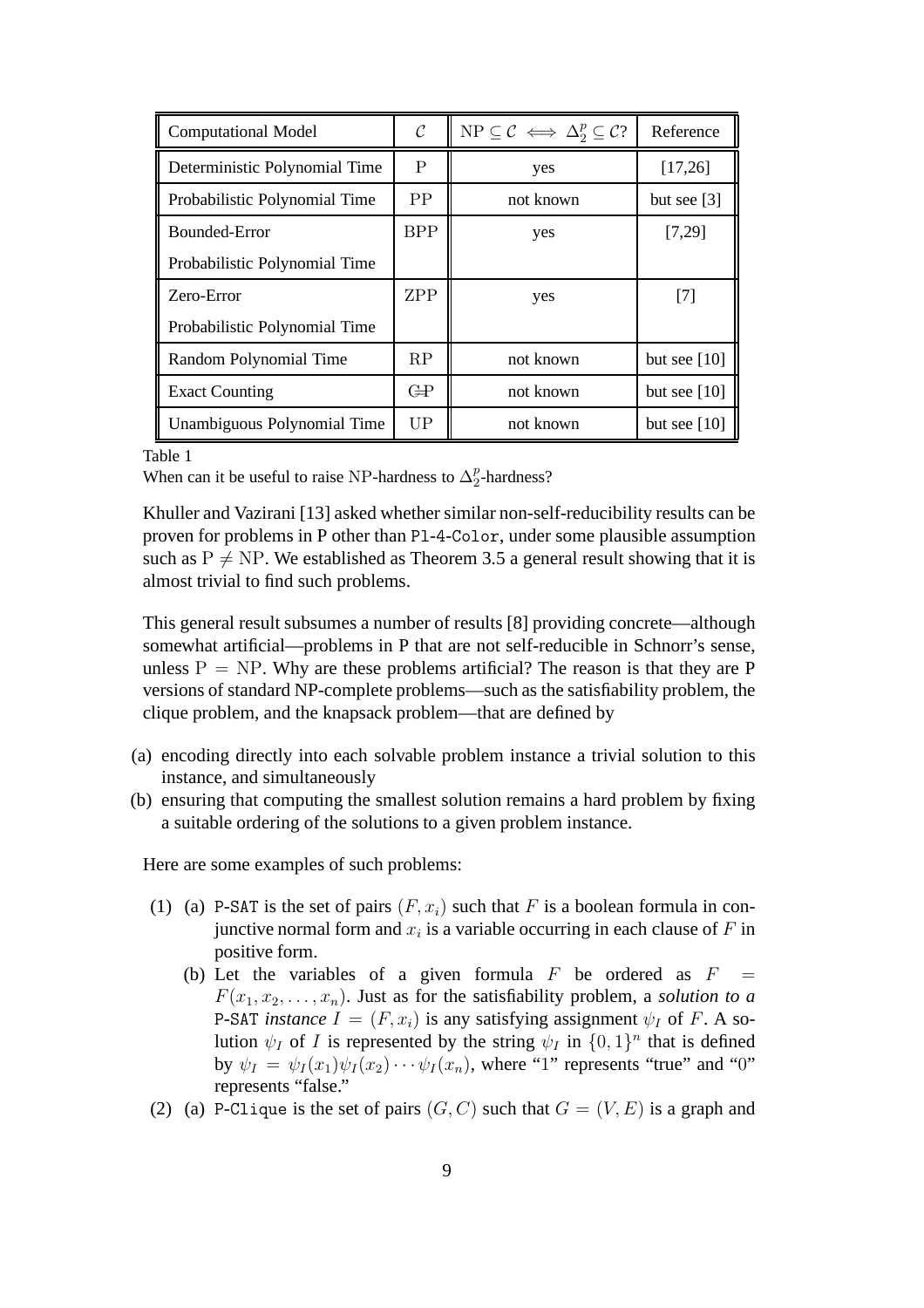$C \subset V$  is a clique in G.

- (b) Let the vertex set of a given graph  $G = (V, E)$  be ordered as  $V =$  $\{v_1, v_2, \ldots, v_n\}$ . Just as for the clique problem, a *solution to a* P-Clique *instance*  $I = (G, C)$  is any clique  $\hat{C} \subseteq V$  that is of size at least  $||C||$ . A solution  $\hat{C}$  of  $\hat{I}$  is represented by the string  $\psi_I$  in  $\{0,1\}^n$  that is defined by  $\psi_I = \chi_{\hat{C}}(v_1) \chi_{\hat{C}}(v_2) \cdots \chi_{\hat{C}}(v_n)$ , where  $\chi_{\hat{C}}$  denotes the characteristic function of  $\hat{C}$ , i.e.,  $\chi_{\hat{C}}(v) = 1$  if  $v \in \hat{C}$ , and  $\chi_{\hat{C}}(v) = 0$  if  $v \notin \hat{C}$ .
- (3) (a) P-Knapsack is the set of tuples  $(U, s, v, k, b)$  such that U is a finite set, s and  $v$  are functions mapping from  $U$  to the positive integers, and there exists an element  $u \in U$  satisfying  $s(u) \leq b$  and  $v(u) \geq k$ .
	- (b) Let the set U of a given P-Knapsack instance  $I = (U, s, v, k, b)$  be ordered as  $U = \{u_1, u_2, \dots, u_n\}$ . Just as for the knapsack problem, a *solution to* I is any subset  $\hat{U} \subseteq U$  that satisfies the "knapsack property," i.e., that satisfies the conditions

$$
\sum_{u \in \hat{U}} s(u) \le b \text{ and } \sum_{u \in \hat{U}} v(u) \ge k.
$$

A solution  $\hat{U}$  of *I* is represented by the string  $\psi_I$  in  $\{0,1\}^n$  that is defined by  $\psi_I = \chi_{\hat{U}}(v_1) \chi_{\hat{U}}(v_2) \cdots \chi_{\hat{U}}(v_n)$ .

Note that the lexicographic ordering of strings induces a suitable ordering of the solutions to a given problem instance. For each of the P problems Π defined above, computing  $LF_{\Pi}$  can be shown to be NP-hard [8], which implies that  $\Pi$  is non-selfreducible unless  $P = NP$ .

Analogously, every standard NP-complete problem yields such an artificial, nonself-reducible problem in P. In contrast, the Pl-4-Color problem is a quite natural problem. Is it possible to prove, under a plausible assumption such as  $P \neq NP$ , the non-self-reducibility of other *natural* problems in P?

**Acknowledgments.** We thank the anonymous referees of the conference and journal versions of this paper for their helpful and insightful comments. In particular, we thank the referee who suggested an idea that led to Theorem 3.5, which subsumes some results from an earlier draft of this paper. We very much appreciate this paper's prompt handling by the editor, Lane A. Hemaspaandra.

## **References**

- [1] K. Appel and W. Haken. Every planar map is 4-colorable 1: Discharging. *Illinois J. Math*, 21:429–490, 1977.
- [2] K. Appel and W. Haken. Every planar map is 4-colorable 2: Reducibility. *Illinois J. Math*, 21:491–567, 1977.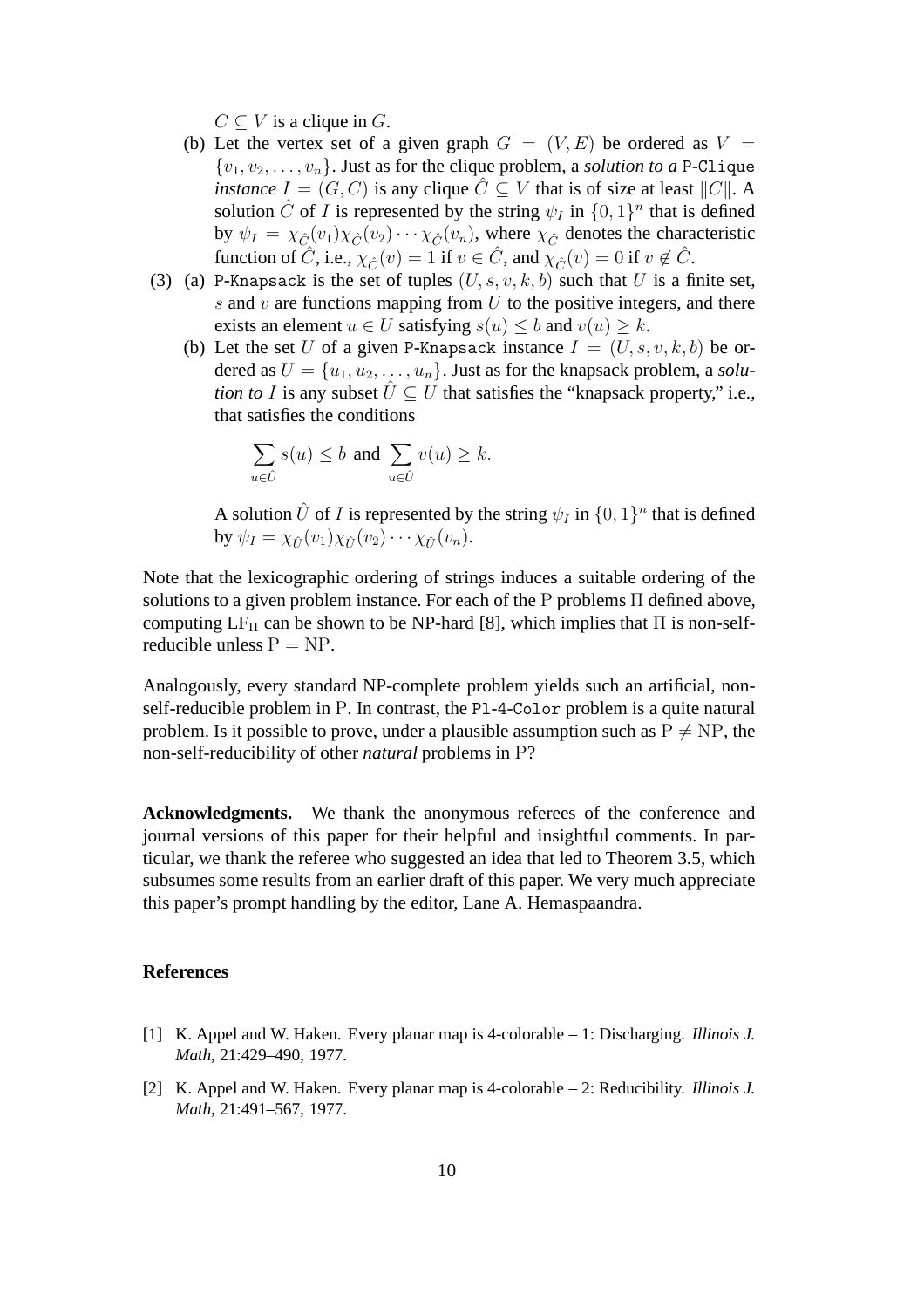- [3] R. Beigel. Perceptrons, PP, and the polynomial hierarchy. *Computational Complexity*, 4(4):339–349, 1994.
- [4] R. Beigel, L. Hemachandra, and G. Wechsung. Probabilistic polynomial time is closed under parity reductions. *Information Processing Letters*, 37(2):91–94, 1991.
- [5] A. Borodin and A. Demers. Some comments on functional self-reducibility and the NP hierarchy. Technical Report TR 76-284, Cornell Department of Computer Science, Ithaca, NY, July 1976.
- [6] M. Garey, D. Johnson, and L. Stockmeyer. Some simplified NP-complete graph problems. *Theoretical Computer Science*, 1:237–267, 1976.
- [7] J. Gill. Computational complexity of probabilistic Turing machines. *SIAM Journal on Computing*, 6(4):675–695, 1977.
- [8] A. Große. Partielle Lösungen NP-vollständiger Probleme. *Diploma thesis*, Friedrich-Schiller-Universität Jena, Institut für Informatik, Jena, Germany, December 1999. In German.
- [9] A. Große, J. Rothe, and G. Wechsung. Relating partial and complete solutions and the complexity of computing smallest solutions. In *Proceedings of the Seventh Italian Conference on Theoretical Computer Science*, pages 339–356. Springer-Verlag *Lecture Notes in Computer Science #2202*, October 2001.
- [10] E. Hemaspaandra, L. Hemaspaandra, and J. Rothe. Raising NP lower bounds to parallel NP lower bounds. *SIGACT News*, 28(2):2–13, June 1997.
- [11] H. Hempel and G. Wechsung. The operators min and max on the polynomial hierarchy. *International Journal of Foundations of Computer Science*, 11(2):315–342, 2000.
- [12] D. Joseph and P. Young. Self-reducibility: Effects of internal structure on computational complexity. In A. Selman, editor, *Complexity Theory Retrospective*, pages 82–107. Springer-Verlag, 1990.
- [13] S. Khuller and V. Vazirani. Planar graph coloring is not self-reducible, assuming P  $\neq$ NP. *Theoretical Computer Science*, 88(1):183–189, 1991.
- [14] K. Ko. On self-reducibility and weak P-selectivity. *Journal of Computer and System Sciences*, 26(2):209–221, 1983.
- [15] M. Krentel. The complexity of optimization problems. *Journal of Computer and System Sciences*, 36:490–509, 1988.
- [16] A. Meyer and M. Paterson. With what frequency are apparently intractable problems difficult? Technical Report MIT/LCS/TM-126, MIT Laboratory for Computer Science, Cambridge, MA, 1979.
- [17] A. Meyer and L. Stockmeyer. The equivalence problem for regular expressions with squaring requires exponential space. In *Proceedings of the 13th IEEE Symposium on Switching and Automata Theory*, pages 125–129, 1972.
- [18] C. Papadimitriou. On the complexity of unique solutions. *Journal of the ACM*, 31(2):392–400, 1984.